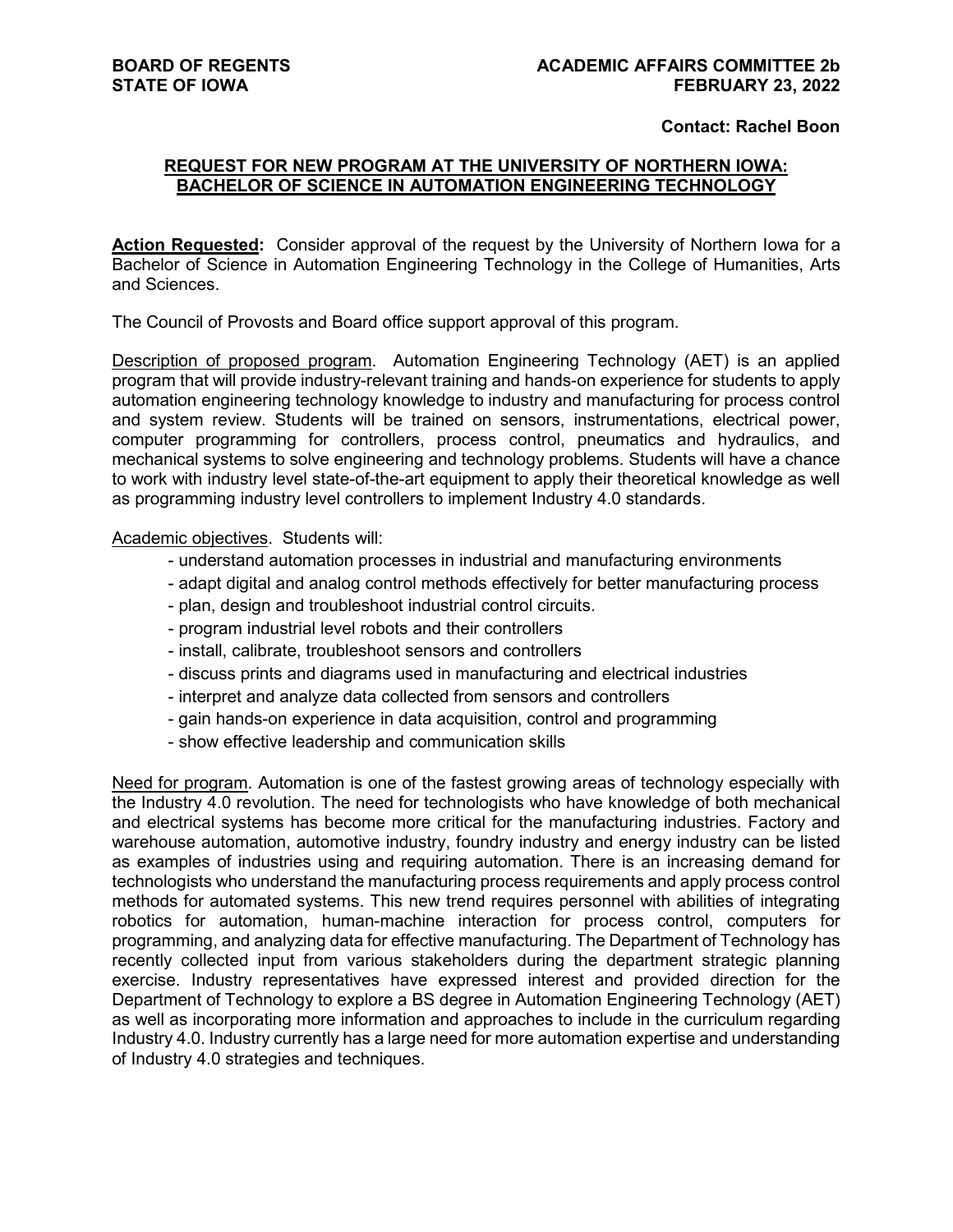## **STATE OF IOWA**

The department has also been exploring a partnership with CESMII (Clean Energy Smart Manufacturing Innovation Institute) for the training and implementation of Industry 4.0 for local industry. This will allow the AET program to interact with the industry.

The department currently has two programs that contain the needed courses for the AET program: manufacturing engineering technology and electrical engineering technology. Utilizing a mix of courses from each of these programs -- no additional courses are needed for development of the AET program.

Relationship to existing programs at the institution. The proposed AET does not duplicate any existing program but instead combines the fundamentals of two existing programs; electrical engineering technology and manufacturing engineering technology. Automation Engineering Technology requires knowledge on both electrical and mechanical systems. Students will have classes from the two existing programs to gain this knowledge. This will also provide an opportunity for the students in both current programs to obtain double degrees, e.g. EET and AET or MET and AET.

Relationship to existing programs at other colleges and universities. The proposed AET program will be the only four-year BS in Automation Engineering Technology program in Iowa. There is no similar degree at other Regents Universities. Hawkeye, Kirkwood, and Eastern Iowa Community Colleges have two-year degree programs in automation engineering technology. UNI will establish articulation agreements with these community college programs.

Resources to establish a high-quality program. The University of Northern Iowa has a strong Department of Technology dedicated to applied engineering with technical and hands-on learning. The EET and MET programs in the department already have a solid background with robotics, mechanical and electrical laboratories. The AET program will utilize these resources that already exist. Upcoming facility renovations will provide growth opportunities.

Several industries in the cedar valley have upgraded to automated systems, so the students will have ample internship opportunities.

Student demand. With the growing influence of automation in a variety of industries, the major is in high demand. The major is being developed without adding any new course, this will not increase the budget and will increase the enrollment in the existing courses selected for the AET.

Workforce need/demand. Manufacturing accounts to about 11.39% of the national output (2019 United States Manufacturing Facts | NAM). Industries are in the process of adopting newer technologies for increased production rates and lower costs. Automation fits-in perfectly in this evolution.

Several universities are offering courses/programs related to automation in order to support the needs of industry. However, most of the programs are engineering based. The current program proposed by the department of technology has more emphasis on hands-on learning than theoretical aspects.

Funding and Cost. The existing mechanical and electrical engineering technology faculty, equipment and facilities should be sufficient for the AET major. A small amount of start-up funding will assist with printing, branding and marketing materials to use for recruitment.

|        | <b>Total Costs</b> |  |  |  |
|--------|--------------------|--|--|--|
| Year 1 | 1,500              |  |  |  |